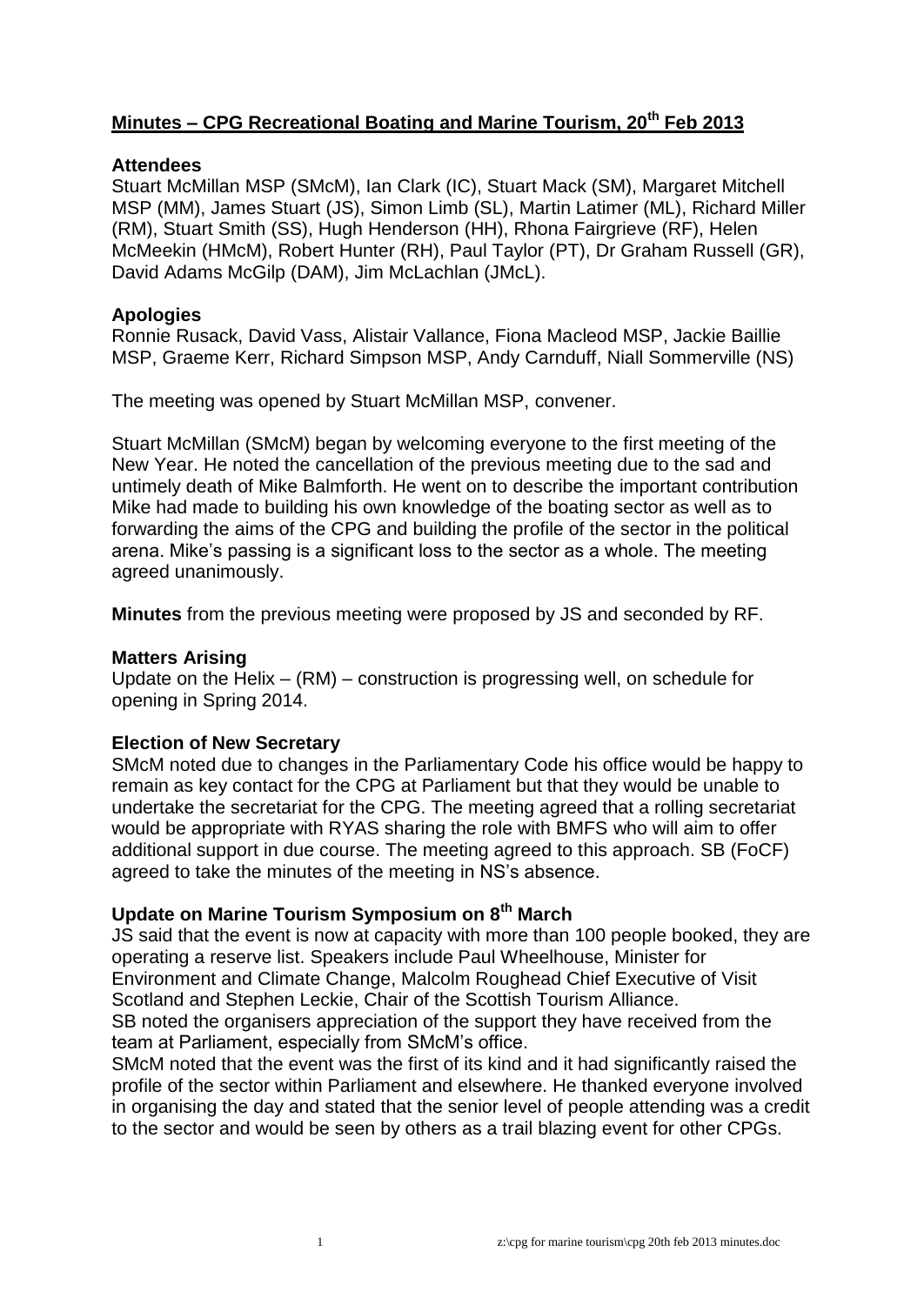RF asked if there would be an opportunity for people staying overnight to gather for an informal networking event. SB confirmed that an email would be circulated encouraging this.

### **Value of the Cruise Ship Market to the Scottish Economy (DAM)** *SEE ATTACHED REPORT*

RM noted that it was a shame more of the new cruise ships were not being built on the Clyde. SMcM pointed out that, unfortunately, of the 3 yards still operating one was too small and the other two were operating on defence contracts.

HMcM/RM noted that sailing was not offered as an option for visitors to pre-book and it would be useful to have more routine collaboration with Cruise Scotland e.g. a representative to be invited to attend the CPG.

SMcM noted that the crew of cruise ships represented a significant and largely under targeted market for local businesses. Recent experiences in the Falkland Islands shows how the cruise market can make a significant difference to remote communities.

RF noted that commercial ports need to undertake a delicate balancing act to ensure the demands of the cruise market do not negatively impact on the commercial traffic and vice versa.

- Action Point Cruise Scotland (Richard Alexander) to be invited to the next meeting by SMcM
- Action Point DAM to ask Cruise Scotland about the breakdown of the spend per visitor

## **Work Plan for the Coming Year**

JS suggested that *facilities* would make a good topic for discussion by the CPG. What is where and what could be used more effectively?

JS also suggested that *events* would be a useful topic. RYAS is only able to take an active role in a limited number of events, it would be useful to have a standing item to raise upcoming events and flag opportunities for CPG members.

Action Point – add events as a standing item for the CPG

SL suggested that *tourism*, particularly a follow up and summary of the event on the 8<sup>th</sup> of March would be essential to add to an upcoming agenda.

• Action Point – add feedback from  $8<sup>th</sup>$  March to next agenda

GR/IC suggested that *protecting resources* would be a good topic, especially the decline and erosion of historic harbours, coastal storage space and space/coastal access for small clubs. PT noted there is a perception that there is a plethora of decaying ports on the East Coast and in the Firth of Forth in particular. There are opportunities, especially within the Capital.

- Action Point 'Focus on the Forth' to the core agenda for the autumn meeting
- Action Point NS to circulate the link to the Local Government and Regeneration Committee consultation, ALL to engage if possible.

ML noted that *small budget investments* can have a very significant impact and spark larger and more sustainable regeneration than very large, mixed use projects, many of which have been shelved thanks to the recession.

RF noted that the *marine planning process* is ramping up and that it will be an important year for the sector to engage with that process.

 Action Point – SB to provide an update on relevant consultations at next meeting